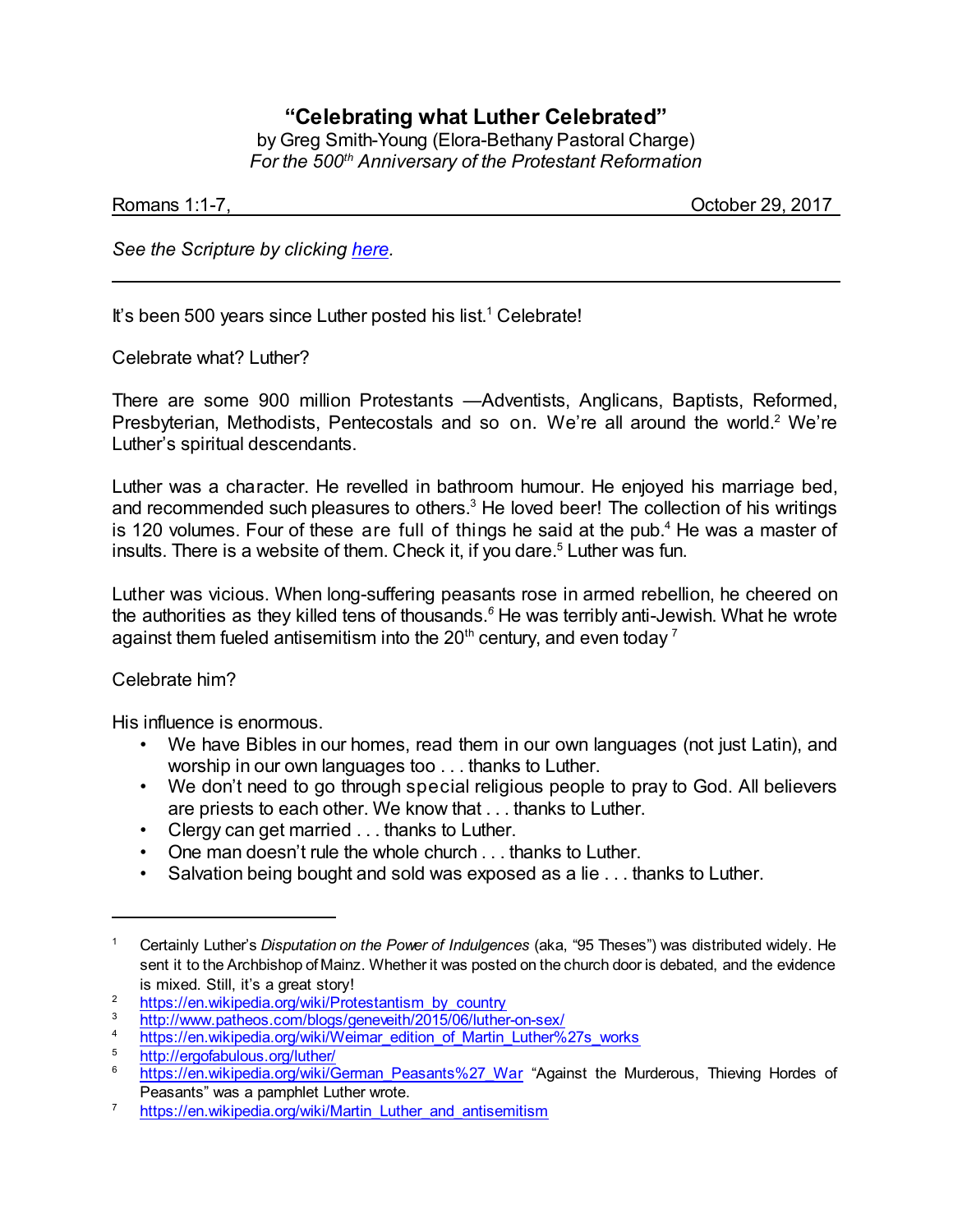### But celebrate Luther?

The Reformation he started was necessary. So much about the Church had gone wrong, was corrupt and spiritually poisonous. Luther called "foul!"

The Reformation was necessary, and also a tragedy.<sup>8</sup> Luther did not want to split the church. He was Roman Catholic, a monk-priest-professor, and he wanted to stay one. But with what he started, brothers and sisters in Christ were soon splitting from each other, slandering each other, hating each other, killing each other, damning each other. Praise God, those wounds are healing. Protestants and Roman Catholics are closer together than in five centuries. But still.

Celebrate Luther? Here's what he said about that!

*. . . people should not make use of my name, and should not call themselves Lutherans but Christians.What is Luther? The teaching is not mine. Nor was I crucified for anyone. . . . Howdid I, poor stinking bag of maggots that I am, come to the point where people call the children of Christ by my evil name?<sup>9</sup>*

Celebrate Luther? "No way!" he said.

II

Celebrate, instead, what Luther celebrated.

He was an anxious man. That's what drove him to the monastery. It didn't help. One phrase captured his fear: *"God's righteousness"* (or "God's justice").

God is righteous: awesome, holy, and perfectly good. God made us in God's image, to live God's ways. What does God tell us? What's the greatest commandment? Jesus said, *Love God with everything about you, and love your neighbour as if they were you.* Beautiful!

How are you doing at it? Do you love enough? How much is enough? Those times you haven't acted with love — yes, all of them! — what will God do with them? With you? God is justice, righteousness. We've proven not to be. What have we got coming to us? What would be justice?

<sup>&</sup>lt;sup>8</sup> Historian Jaroslav Pelikan wrote, "Partisans on both [Protestant and Catholic] sides have difficulty acknowledging the Reformation was indeed a tragic necessity. Roman Catholics agree that is was tragic, because it separated many millions from the true church; but they cannot see that it was really necessary. Protestants agree tha tit was necessary, becuase the Roman church was so corrupt, but they cannot se that it was suchy a tragedy after all." Quoted in the introduction to "The Five Solas: A Service to Mark the 500 th Anniversary of the Reformation" produced jointly by the Christian Reformed Church and the Presbyterian Church in Canada. <http://presbyterian.ca/downloads/38631/>

<sup>&</sup>lt;sup>9</sup> Quoted in Timothy George, Theology of the Reformers (Nashville, TN: Broadman, 1988), 53.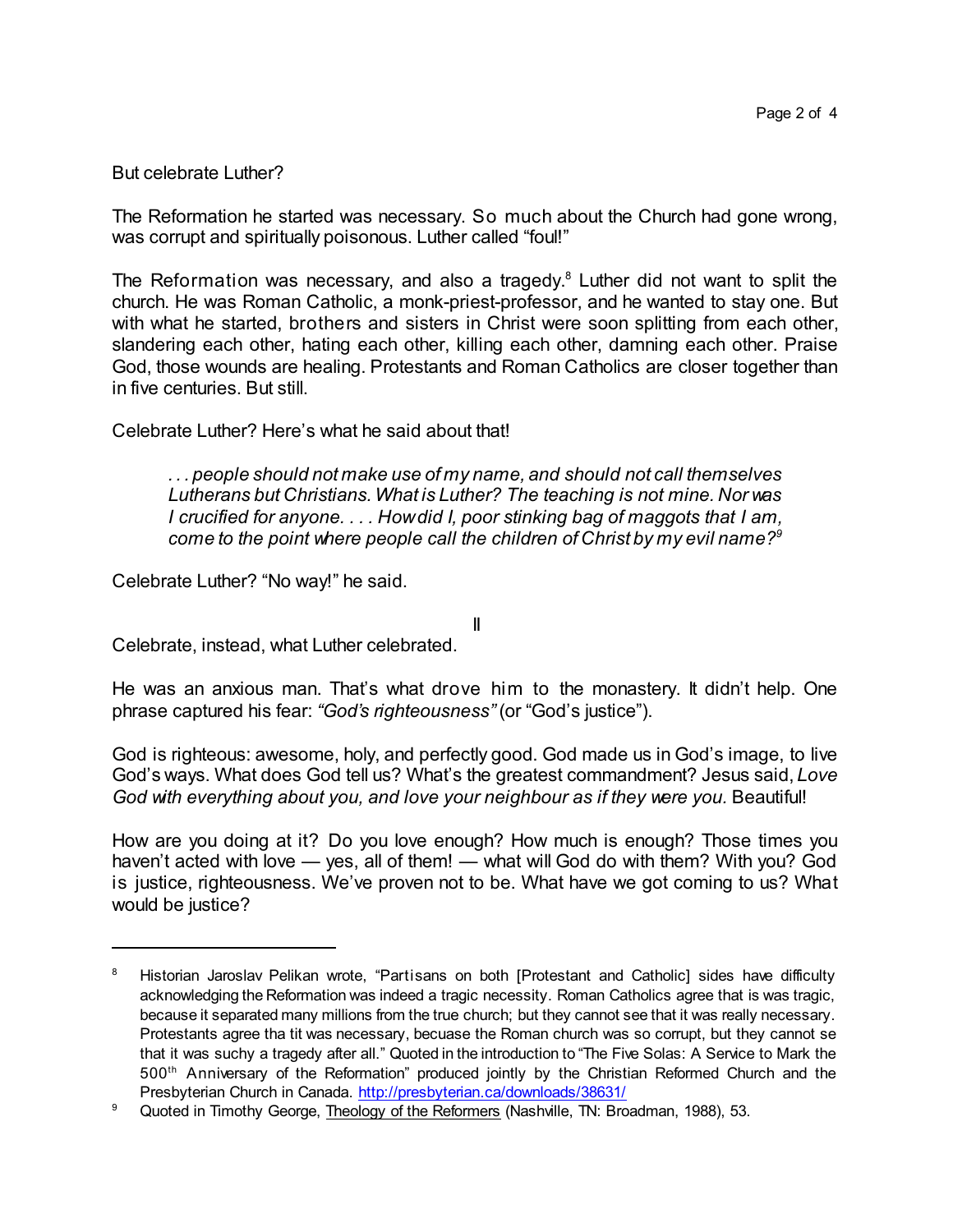Does this start to sound like not-so-good-news?<sup>10</sup> Luther thought so, and agonized.<sup>11</sup> The righteousness of God terrified him. He hated God.

III

Luther was pondering the Scripture we just heard. It talks about the gospel (that's "good news") and God's righteousness (which made him despair). He's wondering . . . "How?" Then he sees. God's righteousness is God's faithfulness, God's love, God's mercy on us who are not lovely. God's righteousness *is* good news.

With that one glimpse, Luther began seeing a whole new landscape. Here it is, in a sentence: *We are justified as sinners by grace alone, through faith alone, in Christ alone, on the basis of Scripture alone, to the glory of God alone.* That is the fire that ignited the Reformation. We could spend weeks unpacking it. Here's the nutshell.

### God **justifies** us.

Righteous, justice, justify: they are basically translations of the same Greek word. To justify is to make someone right. As wonderful and necessary as forgiveness is, it doesn't in itself change us. Forgiveness deals with our wrongs. Justification makes us right.

God justifies us. Luther realized that we cannot make ourselves right. We try, and end up making things worse. God does it. Only God can. And God does: makes us right, justifies us**.**

#### It's God's gift: **grace alone**.

We don't gain it. We don't accomplish it. We don't earn it. I didn't even ask for it. I didn't even know I needed God's grace. (Part of sin's delusion is the lie that we can do it ourselves.) My justification is God's gift to me, unearned, with no strings attached, no qualifying exam, no hidden fine print. It is by Grace alone.

All I can do is believe God, trust God, have faith in God. **Faith alone.**

I've feared God (like Luther), I've doubted God, I've hidden from God, I've ignored God. Into my darkened soul, faith was that unbidden sunrise, and then I saw. Faith is a gift. I believed. I trusted. That's all, through Faith alone.

Luther discovered this from **Scripture alone**.

The Reformation unleashed the Bible into the Church again. It is the source and the

<sup>&</sup>lt;sup>10</sup> David Zahl, "Justify Yourself," Christianity Today 61.1 (January/February 2017), 36.

<sup>11</sup> The word Luther used was *anfechtung*, which means dread, despair, a sense of foreboding doom, assalt, anxiety. George, 60.